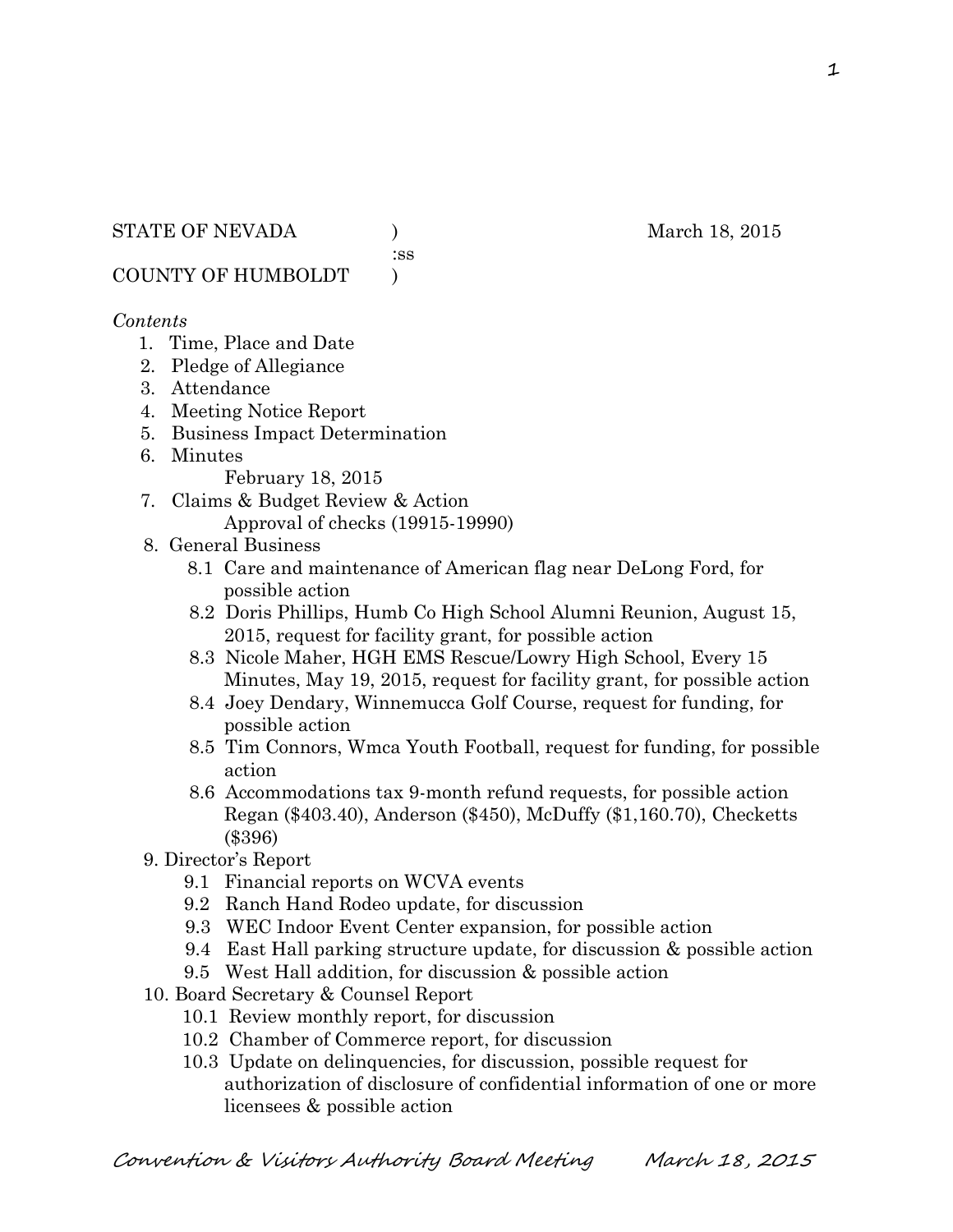- 10.4 Report on standardized delinquency procedure, for discussion & possible action
- 10.5 Status of renaming East Hall to Joe Mackie Hall, possible accommodations to make, possible action
- 10.6 Update on Intersection Beautification, Winnemucca Recreation project, Winnemucca Arts Center & Visitor Center, Events Complex riding arena, for discussion & possible action
- 11. Board Administrator
	- 11.1 February Financial reports
- 12. Other Reports
- 13. Next Meeting Date
- 14. Adjournment

### **MINUTES, FEBRUARY 18, 2015**

**1. Time, Place and Date.** The Winnemucca Convention and Visitors Authority met in regular session in full conformity with the law at the Winnemucca Convention Center, East Hall, Winnemucca, Nevada at 4:00 pm on Wednesday, March 18, 2015 with Chairman Terry Boyle presiding.

### **2. Pledge of Allegiance.**

- **3. Attendance.** *Convention and Visitors Authority Board Officials Present:*
	- Terry Boyle Chairman and Hotel Representative Herb Ross Vice Chairman and Business Representative Don Stoker Treasurer and Motel Representative Ron Cerri County Representative Jim Billingsley City Representative Bill Macdonald Secretary and Counsel Kendall Swensen Board Administrator

*Convention and Visitors Authority Board Officials Absent:* None

*Staff Members Present:* Kim Petersen Director Shelly Noble Administrative Clerk

*Staff Members Absent:* None

*Others Present:*

 Joey Dendary Winnemucca Golf Course Brad Bauman Wmca Youth Football League Tim Connors Lowry High School

Convention & Visitors Authority Board Meeting March 18, 2015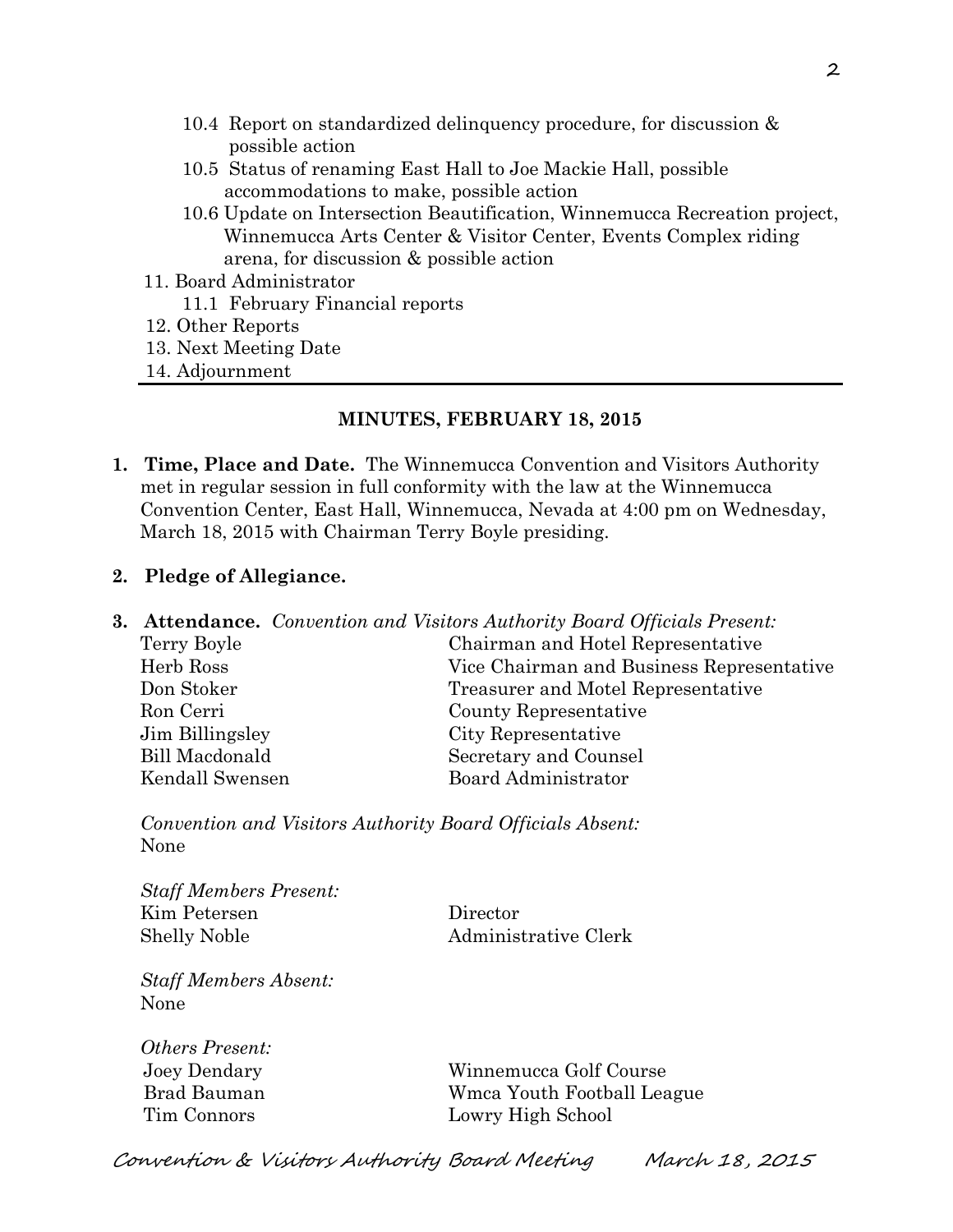| Taua Cabatbat  | Lowry High School                |  |
|----------------|----------------------------------|--|
| Nicole Maher   | <b>HGH EMS/Lowry High School</b> |  |
| Doris Phillips | Humb Co H S Alumni               |  |
| Alan DuVall    | A-1 Commercial Service           |  |

#### **4. Meeting Notice Report.**

Chairman Boyle reported that notice, including meeting agenda, was posted by Shelly Noble by 9:00 am Friday, March 13, 2015 at Humboldt County Library, Court House, Post Office, City Hall and Convention Center West Hall. No persons have requested mailed notice during the past six months.

**5. Business Impact Determination.** After review of the March 18, 2015 agenda, and report by Counsel that he saw nothing in the Agenda requiring a business economic impact study or statement, *Jim Billingsley made a motion that no proposed agenda item is likely to impose a direct and significant economic burden on a business or directly restrict formation, operation, or expansion of a business. The motion carried, 3-0.* Ron Cerri and Don Stoker were not present for this vote.

#### **6. Minutes.**

Prior meeting minutes of March 18, 2015.

*Don Stoker made a motion to accept the minutes of the February 18, 2015 meeting. Motion carried, 4-0.* Jim Billingsley abstained from this vote since he was not present at this meeting.

**7. Claims.** The following claims were submitted for payment and approved on March 18, 2015:

| BANK ACCOUNT      | <b>CHECK NUMBERS</b> | <b>AMOUNT</b> |
|-------------------|----------------------|---------------|
| Nevada State Bank | 19915-19990          | \$458,129.53  |

*Herb Ross made a motion to approve all claims as submitted. The motion carried, 3-0.* Ron Cerri and Don Stoker were not present for this vote.

### **8. General Business.**

### **8.1 Care and maintenance of American flag near DeLong Ford, for possible action**

For several years, WCVA has maintained the American flag that is on the hill coming into town from the west, near DeLong Ford. This includes the cost of flags, repairs and the occasional rental of the YESCO large cherrypicker when the top of the pole needs to be reached. Even so, there are individuals around town who are quick to phone the Convention Center any time the flag appears to be slightly tattered or when it is not flying. At times an immediate response is not possible due to work duties at the Convention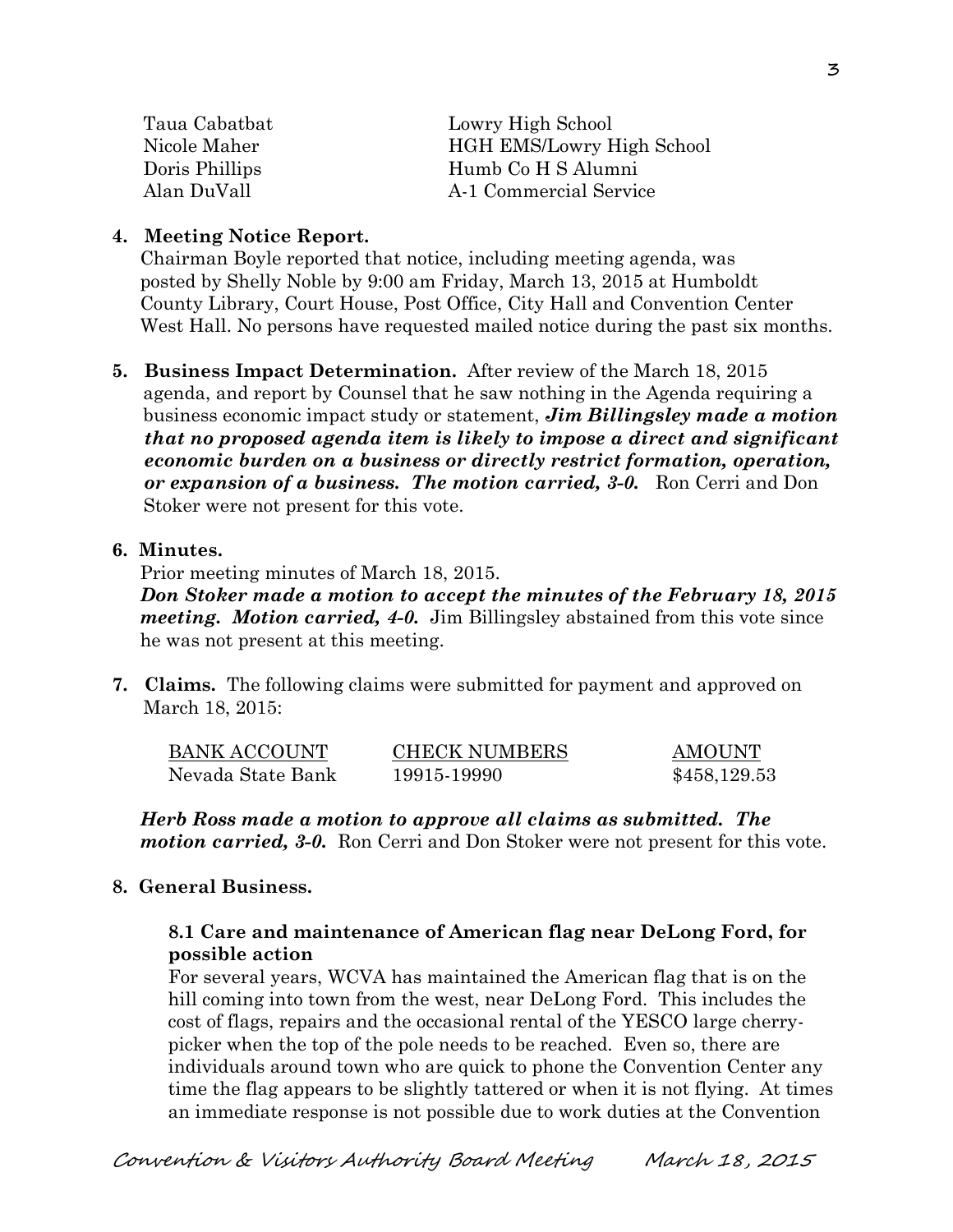Center and more phone calls are received by Convention Center staff that can feel like harassment. We used to fly the large 20' x 30' U. S. flag, at a cost of about \$900 each, but the constant wind and weather destroyed these flags in only a few weeks so we changed to a smaller size, 12' x 18', which seem to hold up a little better over time. Kim would like to ask this board if they would be willing to delegate the responsibility for this flag to a local group in town, possibly a veterans group. WCVA would still purchase the flags and pay for any repairs to the flag pole. This group could insure that the flag receives the proper attention throughout the year. Don Stoker said he would speak to Mr. Les Harmon, one of the community members who makes calls about the flag, to see if he can organize a group to take on this job. Either way, board members would like to see a larger flag fly on this flag pole.

#### **8.2 Doris Phillips, Humb Co High School Alumni Reunion,**

**August 15, 2015, request for facility grant, for possible action** These reunions are held every five years and bring alumni to town from all over the west. Doris is here to request a facility grant for the West Hall for August 15, 2015. *Jim Billingsley made a motion to approve a \$600 facility grant (West Hall) for the Humb Co High School Alumni Reunion, August 15, 2015. Motion carried, 4-0.* The Humb Co High School Reunion Committee is responsible for any other customary convention center charges. Don Stoker was not present for this vote.

### **8.3 Nicole Maher, HGH EMS/Lowry High School, Every 15 Minutes, May 19, 2015, request for facility grant, for possible action**

This is a program sponsored by the hospital that they present to Lowry students every other year. Students "disappear" every 15 minutes from school to bring home the point that a teenager is killed every 15 minutes due to an alcohol or drug-related accident. They then spend the night away from their friends and do not have contact with anyone throughout the night. This request is for the East Hall, Comstock and Silver State Rooms which is where these students will spend the night, along with chaperones. *Herb Ross made a motion to approve a \$425 facility grant (Comstock Room \$250, Silver State Room \$175) for HGH EMS/Lowry High School's presentation of Every 15 Minutes, May 19, 2015. Motion carried 4-0.*  Don Stoker was not present for this vote.

### **8.4 Joey Dendary, Winnemucca Golf Course, request for funding, for possible action**

This board has granted funding for these tournaments for the past few years. Once again, this funding will be put towards added prize money for three golf tournaments this spring and summer. These are the Spring Pro-Am, Senior-Senior and Fall Pro-Am tournaments. They will be held on Monday-Tuesday in order to attract more pros for the tournaments, since they are busy most weekends. Joey is confident that even though these will be held during the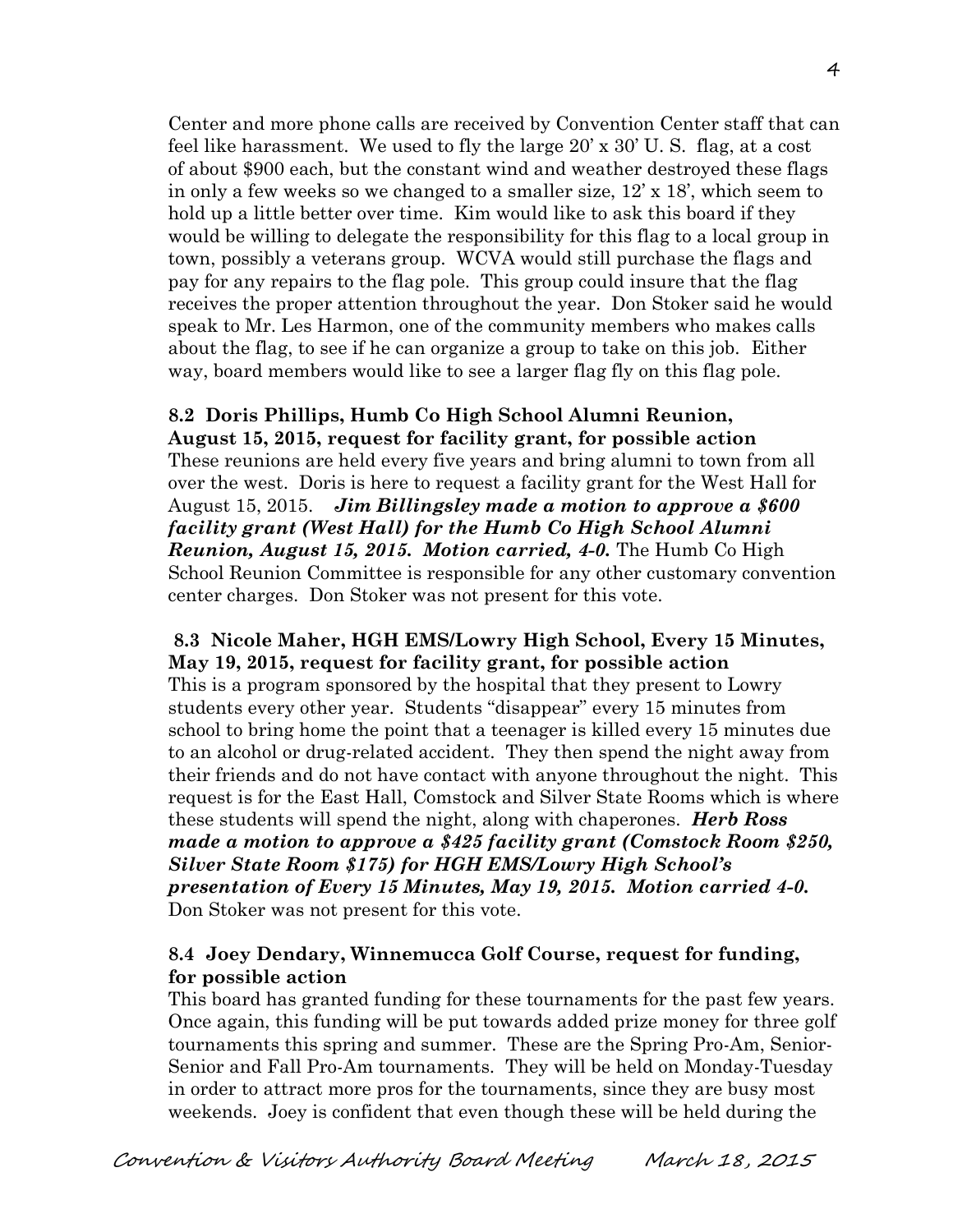week he will have participants willing to play in all tournaments. *Jim Billingsley made a motion to approve a \$7,500 grant to be used as added prize money for the Winnemucca Golf Course and their Spring Pro-Am, Senior-Senior and Fall Pro-Am Golf Tournaments. Motion carried, 4-0.* Don Stoker was not present for this vote.

### **8.5 Tim Connors, Wmca Youth Football, request for funding, for possible action**

Tim and Brad Bauman are here to request funding to assist with transportation for the Eastern Oregon University football team and staff. They would like to play a scrimmage at Lowry High School on May 1 and host a football clinic for Winnemucca youth football players and coaches on Saturday, May 2. They estimate that with families of players traveling to town, along with the team, that there may be up to 500 out-of-town visitors generating 50-100 room nights. They are requesting a \$5,000 grant and \$5,000 underwriting. There will be a suggested donation of \$5 at the gate for the scrimmage and a fee of \$20 for youth players to participate in the camp on Saturday. They plan to apply these fees, along with a \$2,000 commitment from Century Club, to re-pay the underwriting. The funding will be used for transportation for the team and staff. The EOU coach is confident he can find funding from alumni to cover the cost of the motel rooms. Board members felt that since this activity is scheduled for a weekend that is traditionally slow, this might be a good use of funds to bring the team, and their friends and families to town for a night or two. *Herb Ross made a motion to approve a \$5,000 grant and a \$5,000 underwriting to help fund transportation for the Eastern Oregon University football team's transportation to Winnemucca for a scrimmage and football camp May 1 & 2, 2015. Motion carried, 5-0.* 

**8.6 Accommodations tax 9-month refund requests, for possible action, Regan (\$403.40), Anderson (\$450), McDuffy(\$1,160.70), Checketts (\$396)**

*Terry Boyle made a motion to approve the accommodation tax 9-month refund requests for Cassie Regan (\$403.40), Jeff Anderson (\$450), Lola McDuffy (\$1,160.70), Sandra Checketts (\$396). Motion carried, 5-0.*

#### **9. Director's Report.**

#### **9.1 Financial reports on WCVA events**

Bank reconciliations for the Tri-County Fair and Ranch Hand Rodeo were included in the board packets for review.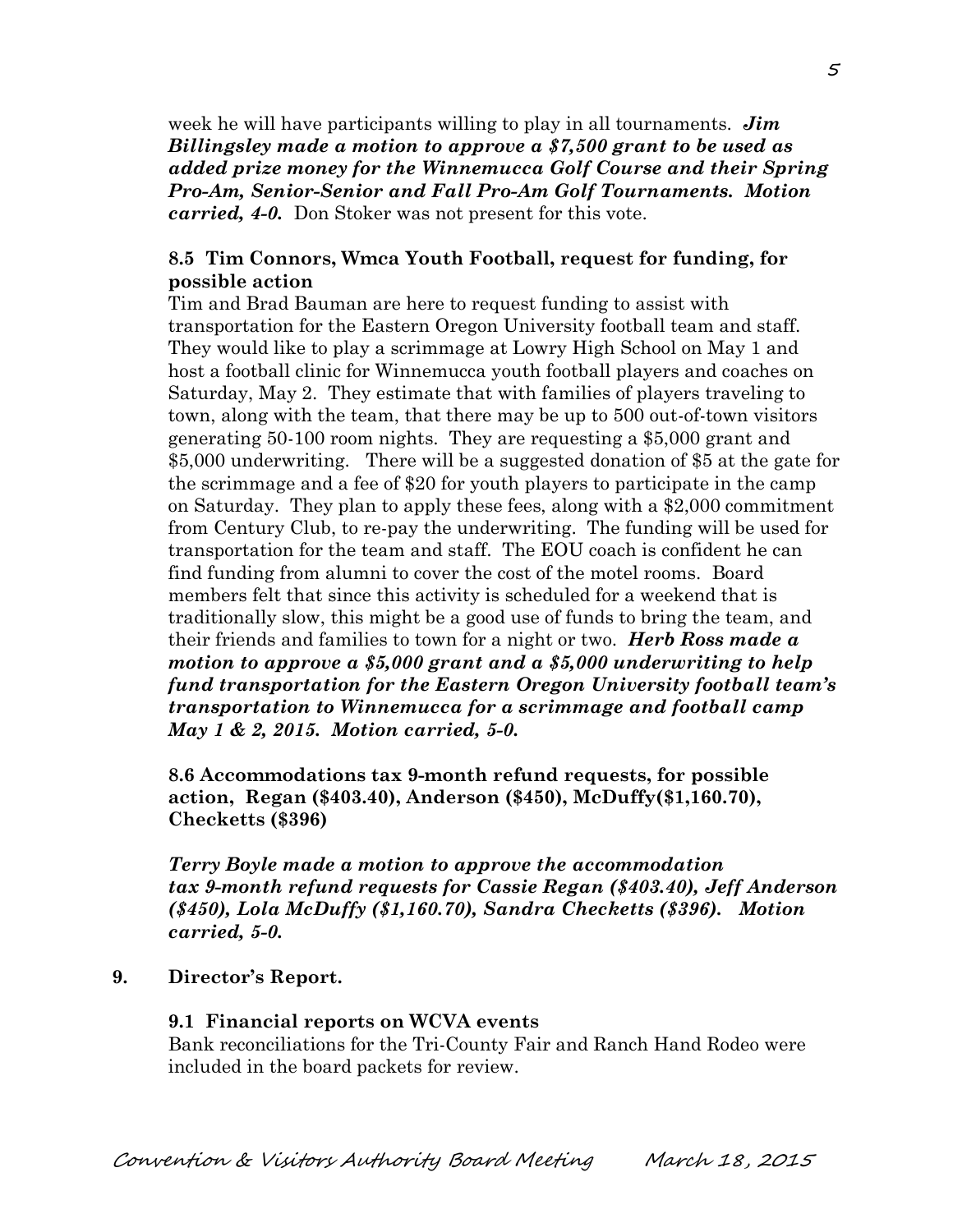#### **9.2 Ranch Hand Rodeo update, for discussion**

Kim reported that, once again, the event was very successful. Attendance at the rodeo on Saturday was up. Wild Horse Racing was a nice addition to the rodeo weekend and the crowd really seemed to enjoy it. The number of bulls and horses in the sales were down, but the average sale price was up. While discussing the high number of bulls that were sifted prior to the sale, Mr. Cerri felt that the bulls consigned for the sale were of low quality and to make this sale a success there needs to be some changes made. The accident early Monday morning on Interstate 80 was a sad way to end such a great event. Ten cattle went through a hole in the chain link fence along the interstate. A car heading east hit one, killing it. It totaled the car but, luckily, no one in the car was injured. A semi heading west hit four more cattle, killing three of them. The fourth cow was located later in the day and had to be put down due to its injuries. There was some damage to the semi but the driver was able to get it to one of the truck stops. Someone from the Department of Transportation was the first person on the scene and was able to cut a hole in the fence on the north side of the interstate and get the remaining cattle through it and on to private land. Someone also put a panel over the hole in the fence that the cattle escaped through so that none of the other cattle being held could get out. These cattle were part of a group of cattle that we had leased for use during the Ranch Hand Rodeo. The owner of the cattle was immediately contacted and per our lease agreement, was paid fair market value for five cattle, \$6,250. Kim has received all the accident reports and has filed a claim with our insurance company to try to recoup some of this expense. He has spoken with our WEC personnel and none of them reported seeing any kind of hole in the fence during the event as they moved cattle into and out of the holding areas all weekend long. The fairgrounds will now build an additional fence inside the one owned by the Department of Transportation as an additional layer of protection against this type of incident.

#### **9.3 WEC Indoor Event Center expansion, for possible action**

Kim has made a presentation to the Ag District #3 and they voted to include this item in their budget request for FY 2016. He would like this board's official support before the county budget hearing. The benefits to our community over the past 14 years since the construction of the Event Center have been proven over and over again as we are able to attract and retain major events throughout the year, especially during the slower winter months. Even so, the larger events consistently maximize capacity of this building. This expansion will address the capacity issue and also allow greater flexibility of the facility use as it can be rented for private parties on a "stand alone" basis when other facilities in town are not available. The conceptual drawing that the WCVA had drawn up by an architect includes an additional concession stand/kitchen, additional seating for 230 people, ADA restrooms and a storage area. Mr. Billingsley asked about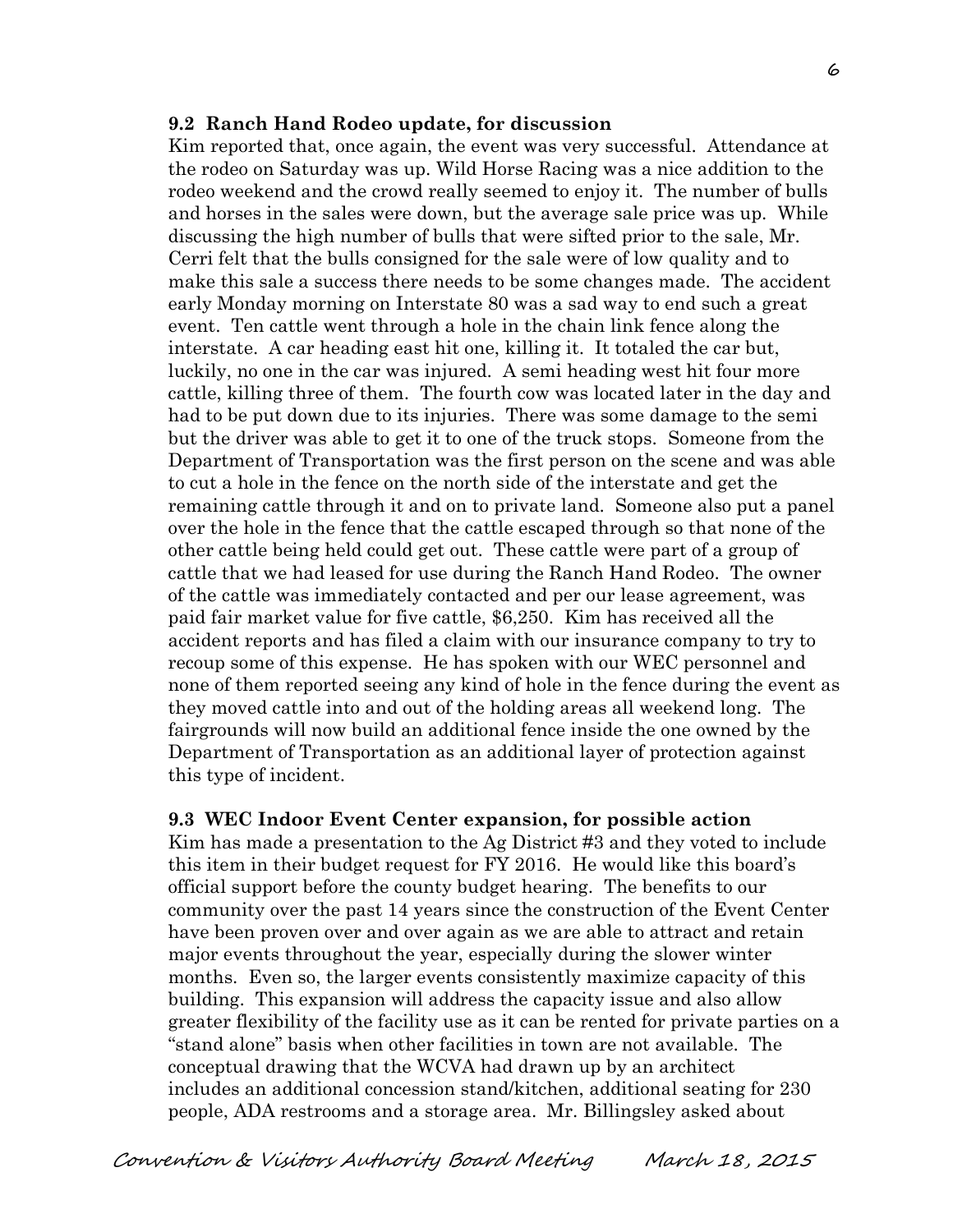including shower facilities in the plans since this became an issue during the state high school wrestling tournament when there was no place for wrestlers and officials to shower after the tournament. Kim will do some more research into this. The cost estimate is \$1.6 million. He would like to see this split between WCVA and the Ag District #3 utilizing their reserve funds that are to be used for projects like this (this fund is not Humboldt County General Fund money; it is chiefly the 2% room tax which the WCVA transfers to Ag District #3). Board members were in agreement that they would like to move forward with this request at the county's budget hearings later in the month. *Don Stoker made a motion to approve up to \$800,000 in matching funds with the Agricultural District #3 for the construction of an expansion to the Indoor Event Center on the Winnemucca Events Complex. Motion carried, 5-0.* Kim asked that the county budget hearing on Monday, March 30 at 2 pm, be posted as a special meeting of the WCVA so that board members could all attend and lend their support.

### **9.4 East Hall parking structure update, for discussion & possible action**

A few months ago this board approved an amount not to exceed \$19,000 for exploratory work to discover what needs to be done to repair the East Hall parking structure. To date, we have expended a little over \$9,000. Kim has received an email estimating the next phase of this work will cost about \$10,000. Since this is within the \$19,000 previously approved, Kim will see that this additional work is done in a timely manner so that we can move on with the preparation of the design work and bid specs.

### **9.5 West Hall addition, for discussion & possible action**

Kim placed this item on the meeting agenda to see if this board would have any objection to him exploring some options for the Convention Center West Hall offices. With the way it is organized now, the office is not conducive to conducting business. There is no area for people that have business to take care of, the copier is in the way right inside the door, and the overall arrangement does not present a professional organization. He would like to consult with someone to see if it would be possible to extend the southern wall and re-configure the layout of desks and other office furniture. Kim would also like to incorporate a counter where customers would conduct their business. Board members had no objections to Kim looking into some options and reporting back to them at a later date.

### **10. Secretary and Counsel, Monthly report.**

**10.1 Review monthly report, for discussion** No report.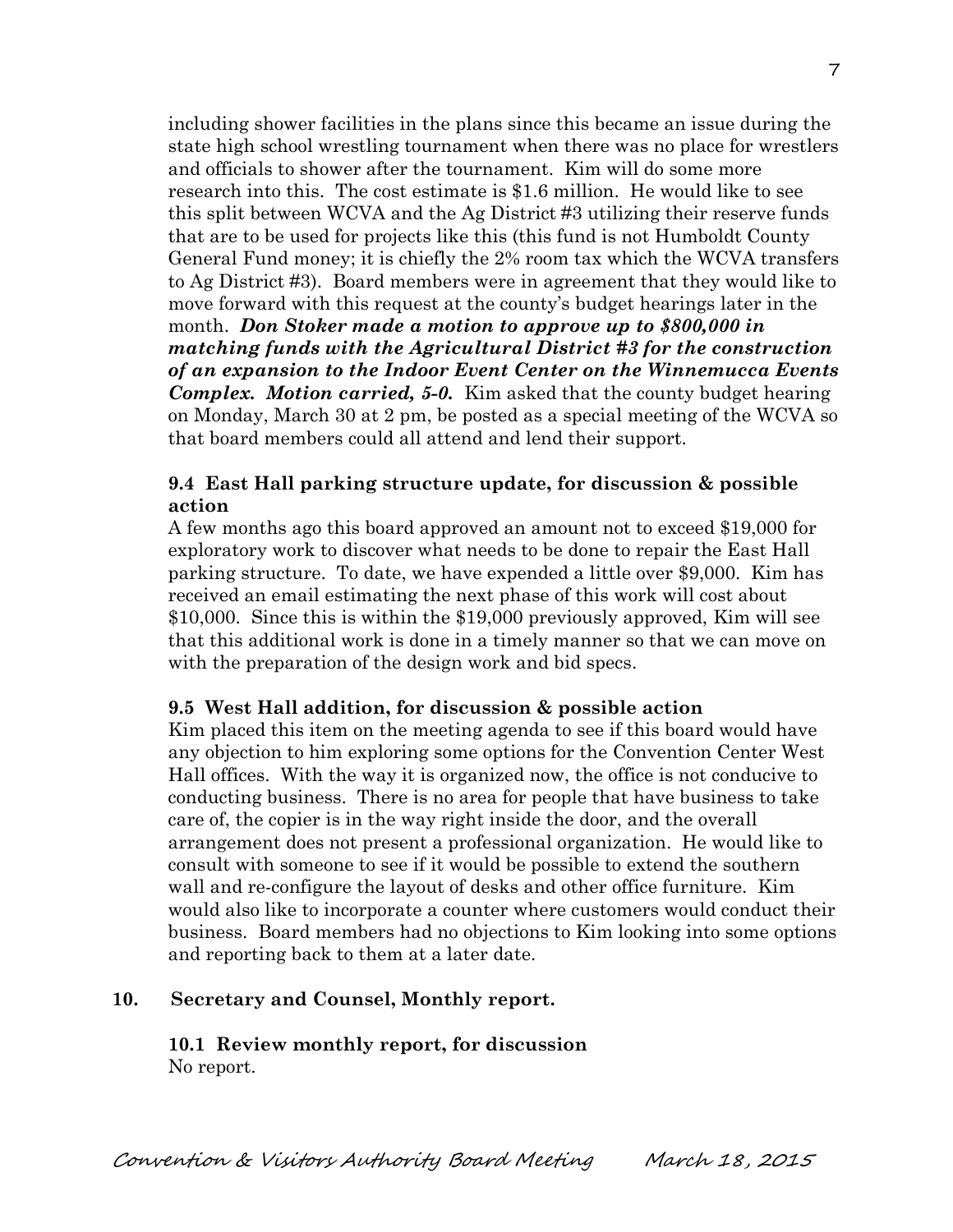### **10.2 Chamber of Commerce report, for discussion**

This was included in Bill's report.

## **10.3 Update on delinquencies, possible request for authorization of disclosure of confidential information of one or more licensees & possible action**

We have one property that still owes penalties and interest for a month when their room tax payment was delinquent. We have another property that wrote two bad checks to us (for room tax). Shelly re-deposited them and, so far, they have not come back again. Bill will prepare the paperwork on the penalties and interest for this property, as well as for the NSF checks if they are returned again from the bank.

# **10.4 Report on standardized delinquency procedure, discussion & possible action**

No report**.**

**10.5 Status of renaming East Hall to Joe Mackie Hall, possible accommodations to make, possible action** No report.

**10.6 Update on Intersection Beautification, Winnemucca Recreation project, Winnemucca Arts Center & Visitor Center, Events Complex riding arena, for discussion & possible action** No report.

### **11. Board Administrator.**

**11.1 February Financial Reports, for discussion**

Room tax revenue continues to decline.

## **11.2 Designation of Auditor for FY 2015, 2016, 2017, discussion and possible action**

We have received a proposal from Steele & Associates for audit services for FY 2015, 2016 and 2017 at the same rate they have charged us the past few years, \$18,000 per year.Kendall feels they do a very thorough job and are easy to work with. He would recommend accepting their proposal. *Don Stoker made a motion to accept the proposal from Steele & Associates for audit services for FY 2015, 2016 and 2017 at a rate of \$18,000 per year. Motion carried, 5-0.*

## **11.3 Approval of WCVA Tentative Budget, FY 2016, for possible action**

Kendall has prepared next year's tentative budget with input from Kim. There are no major changes from last year. *Jim Billingsley made a*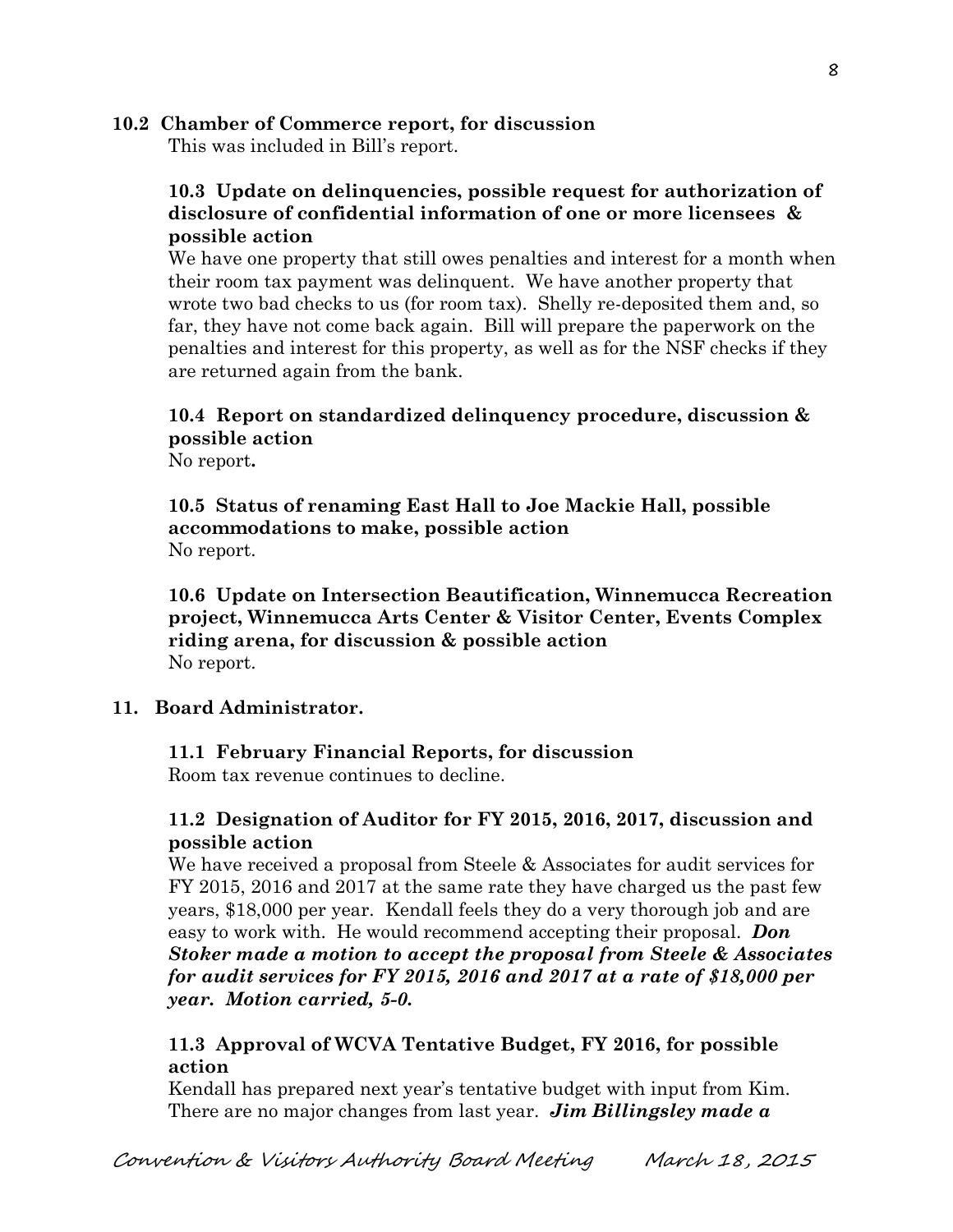## **12. Other Business.**

# **12.1 NIAA State High School Wrestling Tournament**

Officials from the NIAA were very impressed with our facility and the running of the state wrestling tournament at the Event Center last month. They may consider having it in Winnemucca every year that this tournament is in the north (every 2 years).

# 1**2.2 Allied Nevada Gold/Hycroft**

We recently received a letter from Allied Nevada Gold officially notifying us of their company's chapter 11 bankruptcy and reorganization. We have also received correspondence from companies wanting to buy Allied's outstanding debt at 65%-71% of what is owed to us. At this time the board will not respond to any of these companies and will wait to see how this reorganization works out.

## **13. Regular Business. Next Meeting. The Board confirmed the next regular meeting date of Wednesday, April 22, 2015, 4:00 pm.**

**14. Adjourn.** *Don Stoker made a motion to adjourn this meeting. Motion carried, 5-0.* The meeting was adjourned at 6:05 pm to the next regular meeting, or to the earlier call of the Chairman or to the call of any three (3) members of the Board on three (3) working days notice.

Respectfully submitted,

Shelly Noble

| <b>APPROVED ON</b> |  |
|--------------------|--|
|                    |  |

As written\_\_\_\_\_\_\_\_\_\_\_\_\_\_\_

As corrected Winnemucca Convention & Visitors Authority Board

Convention & Visitors Authority Board Meeting March 18, 2015